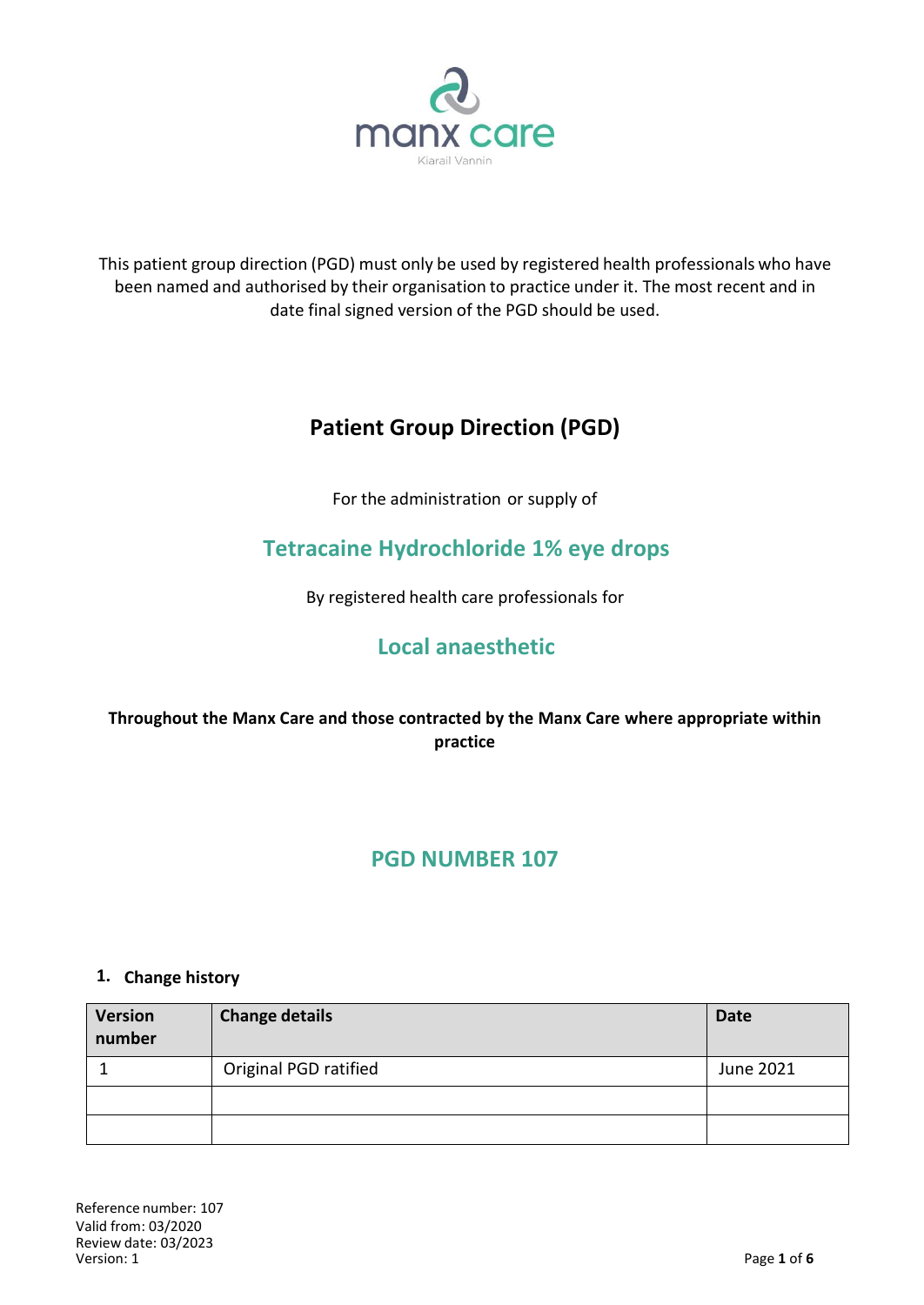#### **2. Medicines practice guideline 2:** *Patient group directions*

Refer to the relevant sections of NICE medicines practice guideline 2: *Patient group directions* as stated in the blank template notes. For further information about PGD signatories, see the NHS and Manx Care PGD website FAQs

#### **3. PGD development**

Refer to the NICE PGD competency framework for people developing PGDs

| Job Title & organisation           | <b>Name</b> | <b>Signature</b> | <b>Date</b> |
|------------------------------------|-------------|------------------|-------------|
| Author of the PGD                  |             |                  |             |
| Member of the PGD<br>working group |             |                  |             |

#### **4. PGD authorisation**

Refer to the NICE PGD competency framework for people authorising PGDs

| <b>Job Title</b>                                             | <b>Name</b> | Signature | <b>Date</b> |
|--------------------------------------------------------------|-------------|-----------|-------------|
| <b>Medical Director</b>                                      |             |           |             |
| Chief Pharmacist/<br><b>Pharmaceutical Adviser</b>           |             |           |             |
| Senior Paramedic                                             |             |           |             |
| Director of Nursing                                          |             |           |             |
| <b>GP Adviser</b>                                            |             |           |             |
| Senior Microbiologist<br>(if PGD contains<br>antimicrobials) |             |           |             |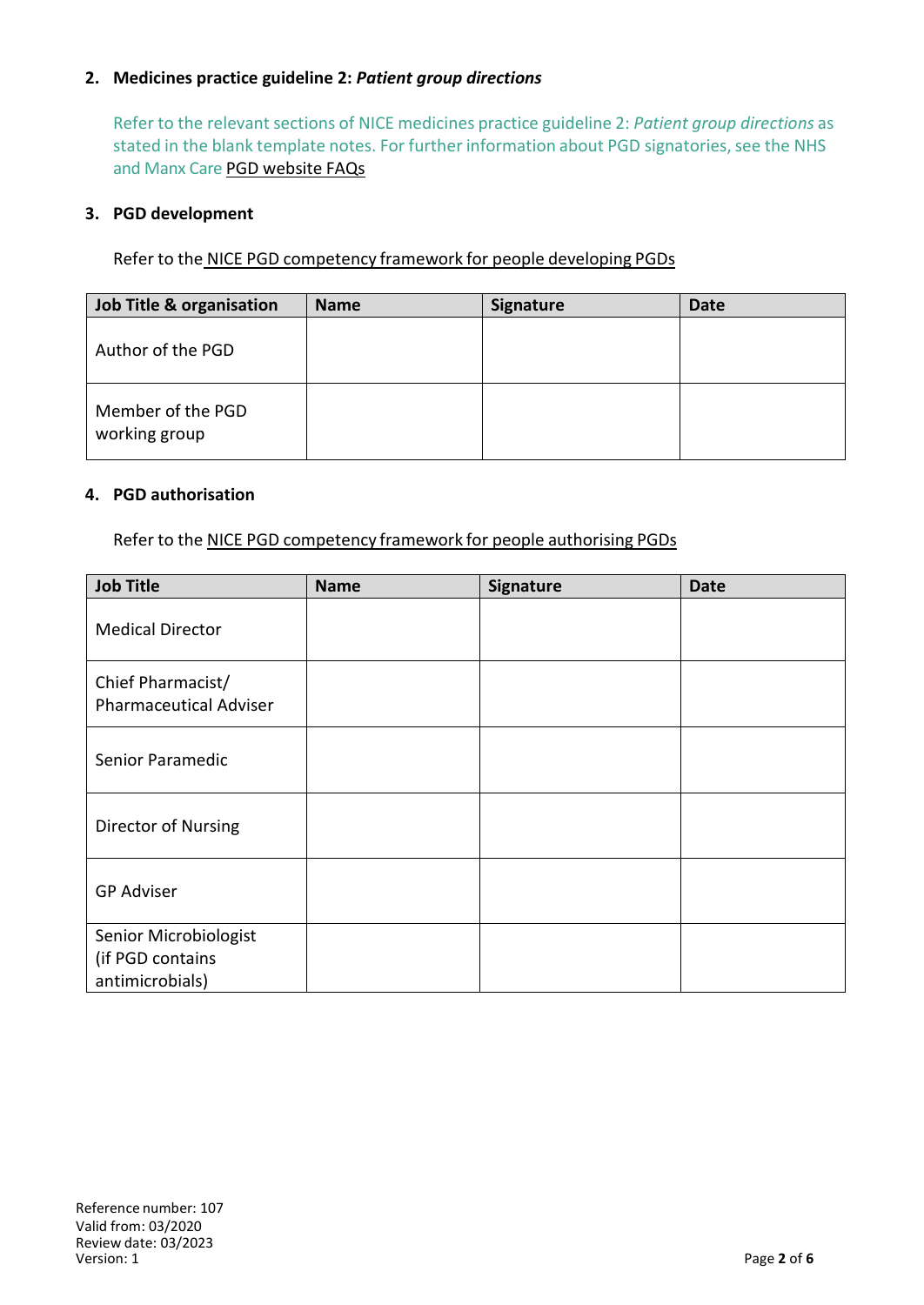#### **5. PGD adoption by the provider**

Refer to the NICE PGD competency framework for people authorising PGDs

| Job title and<br>organisation | <b>Signature</b> | <b>Date</b> | Applicable or not<br>applicable to area |
|-------------------------------|------------------|-------------|-----------------------------------------|
|                               |                  |             |                                         |

#### **6. Training and competency of registered healthcare professionals, employed or contracted by the Manx Care, GP practice or Hospice**

Refer to the NICE PGD competency framework for health professionals using PGDs

|                                                        | Requirements of registered Healthcare professionals working<br>under the PGD                                                                                                                                                                                                                                                                 |
|--------------------------------------------------------|----------------------------------------------------------------------------------------------------------------------------------------------------------------------------------------------------------------------------------------------------------------------------------------------------------------------------------------------|
| <b>Qualifications and</b><br>professional registration | Registered healthcare professionals, working within or<br>contracted by the Manx Care, GP practice or Hospice who are<br>permitted staff groups outlined within the current PGD policy<br>Pharmacists must be practising in Manx Care authorised<br>premises i.e. contracted pharmacy premises                                               |
| <b>Initial training</b>                                | Knowledge of current guidelines and the administration of the<br>$\bullet$<br>drug specified in this PGD/BNF and of the inclusion and<br>exclusion criteria<br>Training which enables the practitioner to make a clinical<br>assessment to establish the need for the medication covered by<br>this PGD<br>Local training in the use of PGDs |
| Competency                                             | Staff will be assessed on their knowledge of drugs and clinical                                                                                                                                                                                                                                                                              |
| assessment                                             | assessment as part the competency framework for registered health<br>professionals using PGDs                                                                                                                                                                                                                                                |
| <b>Ongoing training and</b>                            | The registered health care professionals should make sure they are                                                                                                                                                                                                                                                                           |
| competency                                             | aware of any changes to the recommendations for this medication;                                                                                                                                                                                                                                                                             |
|                                                        | it is the responsibility of the registered health care professionals to                                                                                                                                                                                                                                                                      |
|                                                        | keep up to date with continuing professional development. PGD                                                                                                                                                                                                                                                                                |
|                                                        | updates will be held every two years                                                                                                                                                                                                                                                                                                         |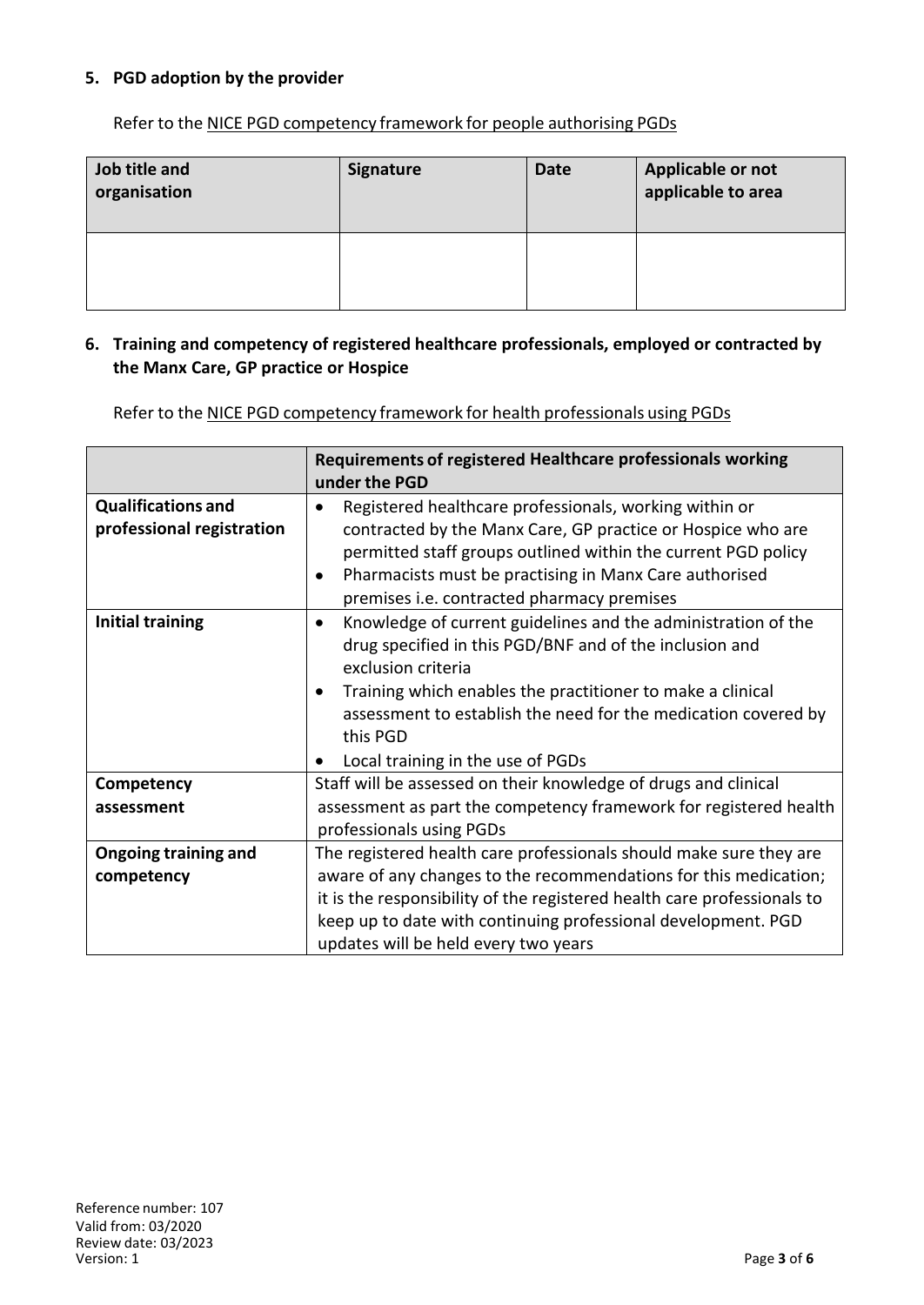### **7. Clinical Conditions**

| <b>Clinical condition or</b>     | To produce ocular surface anaesthesia prior to intra-vitreal          |  |  |
|----------------------------------|-----------------------------------------------------------------------|--|--|
| situation to which this PGD      | injections                                                            |  |  |
| applies                          |                                                                       |  |  |
| <b>Inclusion criteria</b>        | Patients over 16 years of age requiring ocular surface anaesthesia,   |  |  |
|                                  | wither prior to investigation or prior to intra-vitreal injection     |  |  |
| <b>Exclusion criteria</b>        | Under 16 years of age<br>$\bullet$                                    |  |  |
|                                  | Patients with a known hypersensitivity to Tetracaine<br>٠             |  |  |
|                                  | Patients being treated with sulphonamides                             |  |  |
|                                  | Pregnancy                                                             |  |  |
|                                  | <b>Breastfeeding</b><br>$\bullet$                                     |  |  |
| <b>Cautions (including any</b>   | The anaesthetised eye should be protected from dust and<br>$\bullet$  |  |  |
| relevant action to be            | bacterial contamination                                               |  |  |
| taken)                           | The cornea may be damaged by prolonged application of                 |  |  |
|                                  | anaesthetic eye drops                                                 |  |  |
|                                  | On instillation an initial burning sensation may be experienced       |  |  |
|                                  | which may last up to 30 seconds                                       |  |  |
|                                  | Individuals should be advised not to drive or operate hazardous       |  |  |
|                                  | machinery until normal vision is restored                             |  |  |
|                                  | Systemic absorption may be reduced by compressing the                 |  |  |
|                                  | lacrimal sac at the medial canthus for a minute during and            |  |  |
|                                  | following the instillation of the drops. (This blocks the passage     |  |  |
|                                  | of the drops via a nasolacrimal duct to the wide absorptive area      |  |  |
|                                  | of the nasal and pharyngeal mucosa                                    |  |  |
| <b>Arrangements for referral</b> | Patient should be referred to a more experienced clinical             |  |  |
| for medical advice               | practitioner for further assessment                                   |  |  |
| Action to be taken if            | Patient should be referred to a more experienced clinical             |  |  |
| patient excluded                 | practitioner for further assessment                                   |  |  |
| Action to be taken if            | A verbal explanation should be given to the patient on: the need<br>٠ |  |  |
| patient declines                 | for the medication and any possible effects or potential risks        |  |  |
| treatment                        | which may occur as a result of refusing treatment                     |  |  |
|                                  | This information must be documented in the patients' health           |  |  |
|                                  | records                                                               |  |  |
|                                  | Any patient who declines care must have demonstrated capacity         |  |  |
|                                  | to do so                                                              |  |  |
|                                  | Where appropriate care should be escalated                            |  |  |

### **8. Details of the medicine**

| Name, form and strength    | Tetracaine Hydrochloride 1% eye drops |
|----------------------------|---------------------------------------|
| of medicine                |                                       |
| Legal category             | Prescription Only Medication (POM)    |
| Indicate any off-label use | None                                  |
| (if relevant)              |                                       |
| Route/method of            | Topical application to the eyes       |
| administration             |                                       |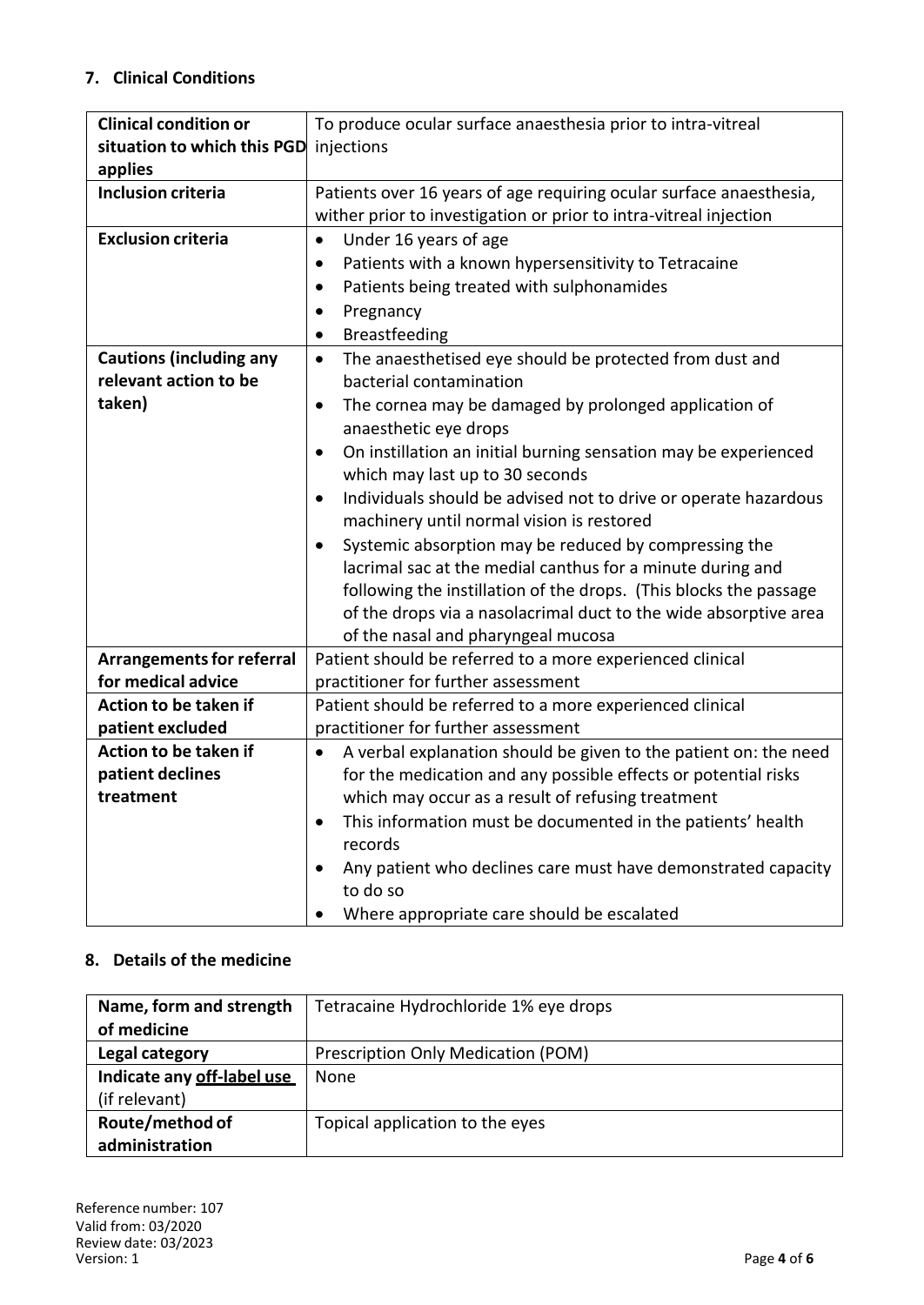| Dose and frequency        | 1 drop                                                                                                                                                                                                                                                                                                                  |
|---------------------------|-------------------------------------------------------------------------------------------------------------------------------------------------------------------------------------------------------------------------------------------------------------------------------------------------------------------------|
| <b>Quantity to be</b>     | 1 drop                                                                                                                                                                                                                                                                                                                  |
| administered and/or       |                                                                                                                                                                                                                                                                                                                         |
| supplied                  |                                                                                                                                                                                                                                                                                                                         |
| <b>Maximum or minimum</b> | Up to 4 doses per procedure, each of 1 drop per eye                                                                                                                                                                                                                                                                     |
| treatment period          |                                                                                                                                                                                                                                                                                                                         |
| <b>Storage</b>            | Do not store above 25°C<br>$\bullet$                                                                                                                                                                                                                                                                                    |
|                           | Store in the original package in order to protect from light                                                                                                                                                                                                                                                            |
|                           | Do not freeze<br>$\bullet$                                                                                                                                                                                                                                                                                              |
| <b>Adverse effects</b>    | May experience stinging or burning sensation when the drops<br>$\bullet$<br>are first put in, and this will gradually wear off<br>Vision may become blurred, again this will gradually wear off<br>Occasionally, the skin around the eyes can become sore,<br>superficial defect or swelling of cornea (the transparent |
|                           | membrane covering the surface of the eye) may also be<br>observed after short-term application of these eye-drops.<br>The cornea may be damaged by prolonged administration of<br>anaesthetic eye drops                                                                                                                 |
| Records to be kept        | The administration of any medication given under a PGD must be<br>recorded within the patient's medical records                                                                                                                                                                                                         |

## **9. Patient information**

| Verbal/Written<br>information to be given to | On instillation an initial burning sensation may be experienced<br>which may last up to 30 seconds                                            |
|----------------------------------------------|-----------------------------------------------------------------------------------------------------------------------------------------------|
| patient or carer                             | May cause transient blurring of vision on instillation. Warn<br>patients not to drive or operate hazardous machinery until vision<br>is clear |
|                                              | Verbal information must be given to patients and or carers for all<br>medication being administered under a PGD                               |
|                                              | Where medication is being supplied under a PGD, written                                                                                       |
|                                              | patient information leaflet must also be supplied                                                                                             |
|                                              | A patient information leaflet is available on request                                                                                         |
| Follow-up advice to be                       | If symptoms do not improve or worsen or you become unwell, seek                                                                               |
| given to patient or carer                    | medical advice immediately                                                                                                                    |

### **10. Appendix A**

| <b>References</b>                                                                   |
|-------------------------------------------------------------------------------------|
| 1. British National Formulary (BNF) available online: https://bnf.nice.org.uk       |
| 2. Nursing and Midwifery (2018) "The code" available online: https://www.nmc.org.uk |
| 3. Current Health Care Professions Council standards of practice                    |
| 4. General Pharmaceutical Council standards                                         |
| 5. The General Optical Council                                                      |
| 6. Electronic medicines compendium available online: https://www.medicines.org.uk   |